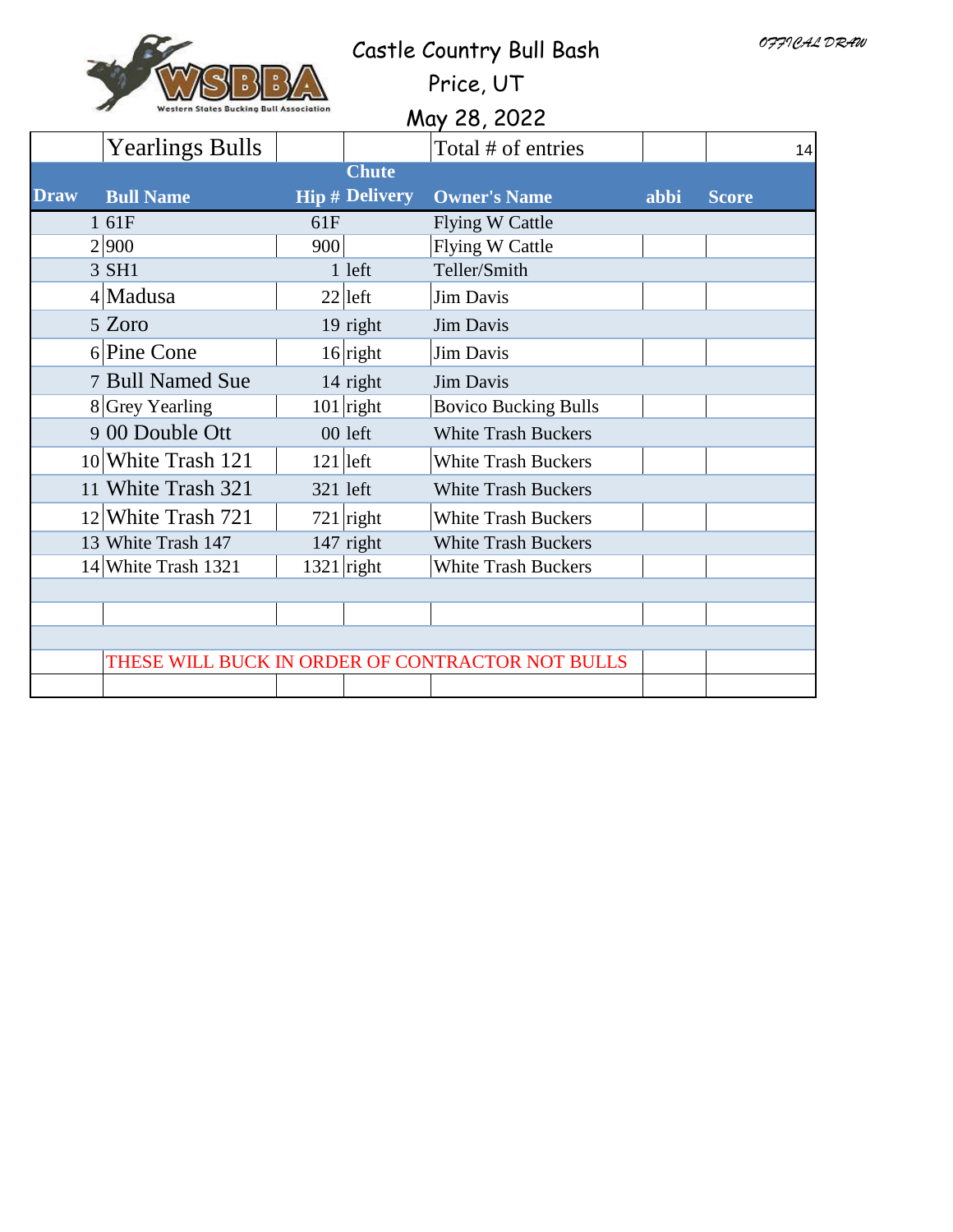

## Castle Country Bull Bash

Price, UT

|             | <b>Western States Bucking Bull Association</b> |             |                                       | May 28, 2022                   |                 |       |
|-------------|------------------------------------------------|-------------|---------------------------------------|--------------------------------|-----------------|-------|
|             | Womens                                         |             |                                       | Total # of entries             | 10 <sup>1</sup> |       |
| <b>Draw</b> | <b>Bull Name</b>                               |             | <b>Chute</b><br><b>Hip # Delivery</b> | <b>Owner's Name</b>            | <b>Score</b>    | ABBI# |
|             | 1 Whipper Snapper                              |             | 9 right                               | Jim Davis                      |                 |       |
|             | $2$ Presto Pete                                |             | $170$ right                           | <b>Peterson Bulls</b>          |                 |       |
|             | 3 Honkey Tonk                                  |             | 4 right                               | <b>Jim Davis</b>               |                 |       |
|             | $4$ Life's a Beach                             |             | $0$ right                             | Jan Beach Wallin               |                 |       |
|             | 5 Red Ricky                                    | 13-0 left   |                                       | <b>Peterson Bulls</b>          |                 |       |
|             | $6$ Hard & Fast                                | $H81$  left |                                       | Flying W Cattle/Kelsey Crowder |                 |       |
|             | 7 Cooper                                       |             | right                                 | Amy Miller                     |                 |       |
|             | 8 Butter Bean                                  |             | $H10$ right                           | Flying W Cattle/Kelsey Crowder |                 |       |
|             | 9 Old Red                                      |             | right                                 | Sam Remington                  |                 |       |
|             | $10$ Torque                                    |             | $H16$ right                           | Kyller Bulloch                 |                 |       |
|             |                                                |             |                                       |                                |                 |       |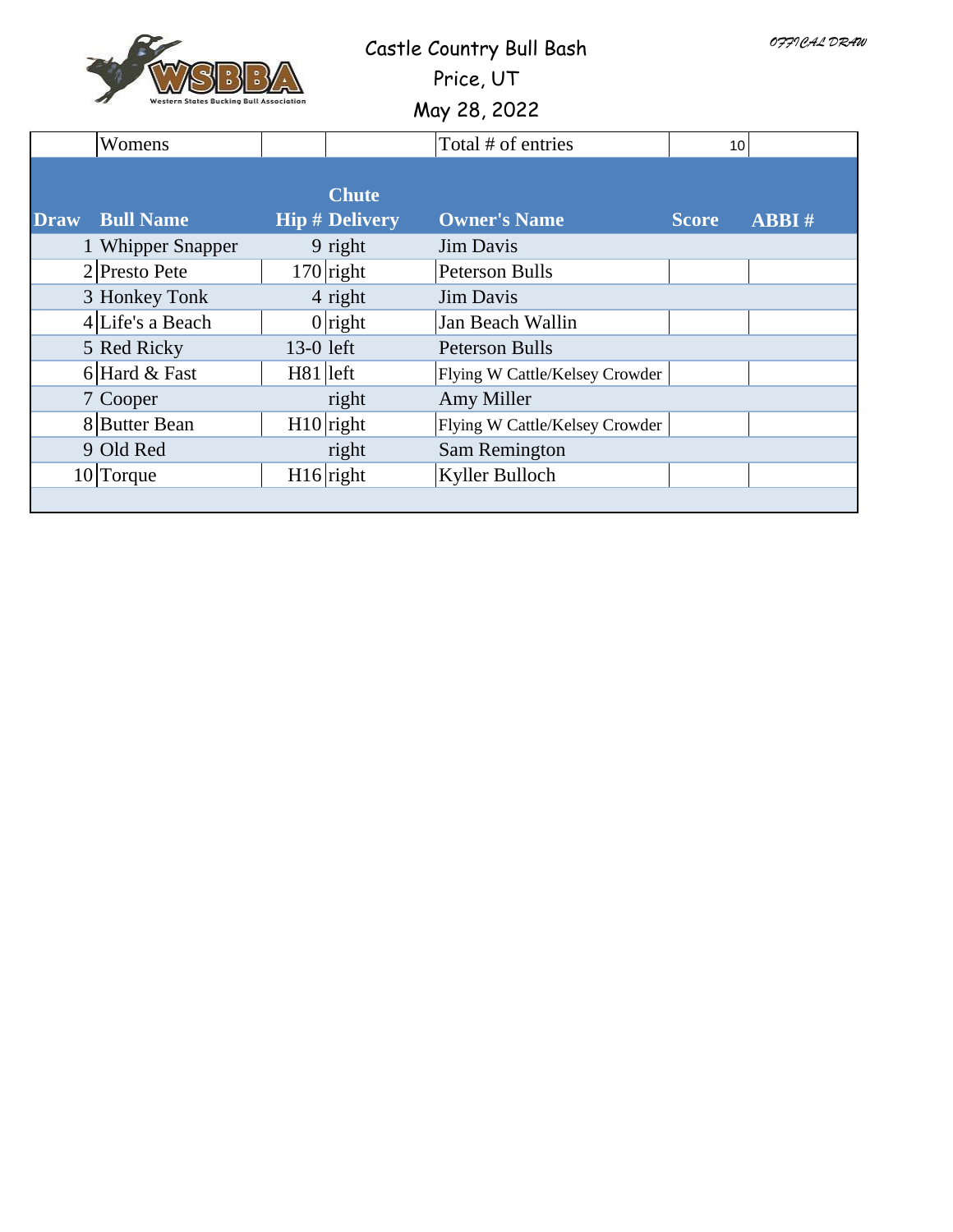

### Castle Country Bull Bash Price, UT May 28, 2022

|             | 2 year olds            |                      |                       | Total # of entries               | 26           |              |
|-------------|------------------------|----------------------|-----------------------|----------------------------------|--------------|--------------|
|             |                        |                      | <b>Chute</b>          |                                  |              |              |
| <b>Draw</b> | <b>Bull Name</b>       |                      | <b>Hip # Delivery</b> | <b>Owner's Name</b>              | <b>Score</b> | <b>ABBI#</b> |
|             | 1 0 6 9                |                      | $069$ left            | <b>Holden Bucking Bulls</b>      |              |              |
|             | 2 M382 ScarFace        | $M382$ right         |                       | T/W Cattle & Bucking Bulls       |              | 10250144     |
|             | 3 3 7                  |                      | 37 left               | Mann Creek Buck N Bulls          |              |              |
|             | 4 1                    |                      | $1$ right             | <b>Todd Erickson</b>             |              |              |
|             | 5 MagnaFuels Regulator |                      | 4H right              | Hothem Cattle/Western Roughstock |              |              |
|             | 6 015                  | $015$  left          |                       | <b>Holden Bucking Bulls</b>      |              |              |
|             | 7 Bomber               |                      | 31 left               | Flying W Cattle/Konig            |              |              |
|             | 8 Midnight Tease       |                      | $H22$ right           | Kyller Bulloch                   |              |              |
|             | 9 Stone Cold           | H <sub>29</sub> left |                       | Flying W Cattle/Natali           |              |              |
|             | 10 Dirty Pearl         | $H615$  left         |                       | Hothem Cattle/Western Roughstock |              |              |
|             | 11 Tombstone           |                      | 42H right             | <b>Flying W Cattle/Moser</b>     |              |              |
|             | $12$ Sunshine          |                      | $\overline{79}$ right | <b>Travis Mills</b>              |              |              |
|             | 13 Magic Deacon        | H15 left             |                       | <b>Frontier Bucking Bulls</b>    |              | 10243242     |
|             | $14$ LB                |                      | $08$  left            | Teller/Smith                     |              |              |
|             | 15 Allen & Desperado   | RD 750 left          |                       | <b>RadRanch Bucking Bulls</b>    |              | 10249678     |
|             | 16 Monkey Business     | $468H$ right         |                       | <b>Hawkins Bucking Bulls</b>     |              | 10240987     |
|             | 17 Mush Mouth          | Z012 right           |                       | Ted & Sis Coleman                |              |              |
|             | 18 DJ Rocker           | $010$  left          |                       | Dan Higginbotham                 |              |              |
|             | 19 Frontier Time       | 79H left             |                       | <b>Frontier Bucking Bulls</b>    |              | 10239673     |
|             | $20$ Snoop Dog         |                      | $192$  left           | <b>Hawkins Bucking Bulls</b>     |              | 10261089     |
|             | 21 Cole                |                      | T05 right             | Ted & Sis Coleman                |              |              |
|             | 22 068                 |                      | $068$ right           | <b>Todd Erickson</b>             |              |              |
|             | 23 The Captain         |                      | 003 right             | <b>Bovico Bucking Bulls</b>      |              |              |
|             | $24$ Curley            |                      | $T07$ right           | Ted & Sis Coleman                |              |              |
|             | 25 Chili Pop           |                      | 1924 right            | <b>Frontier Bucking Bulls</b>    |              | 10239660     |
|             | 26 White Trash 120     |                      | $120$ right           | <b>White Trash Buckers</b>       |              |              |
|             |                        |                      |                       |                                  |              |              |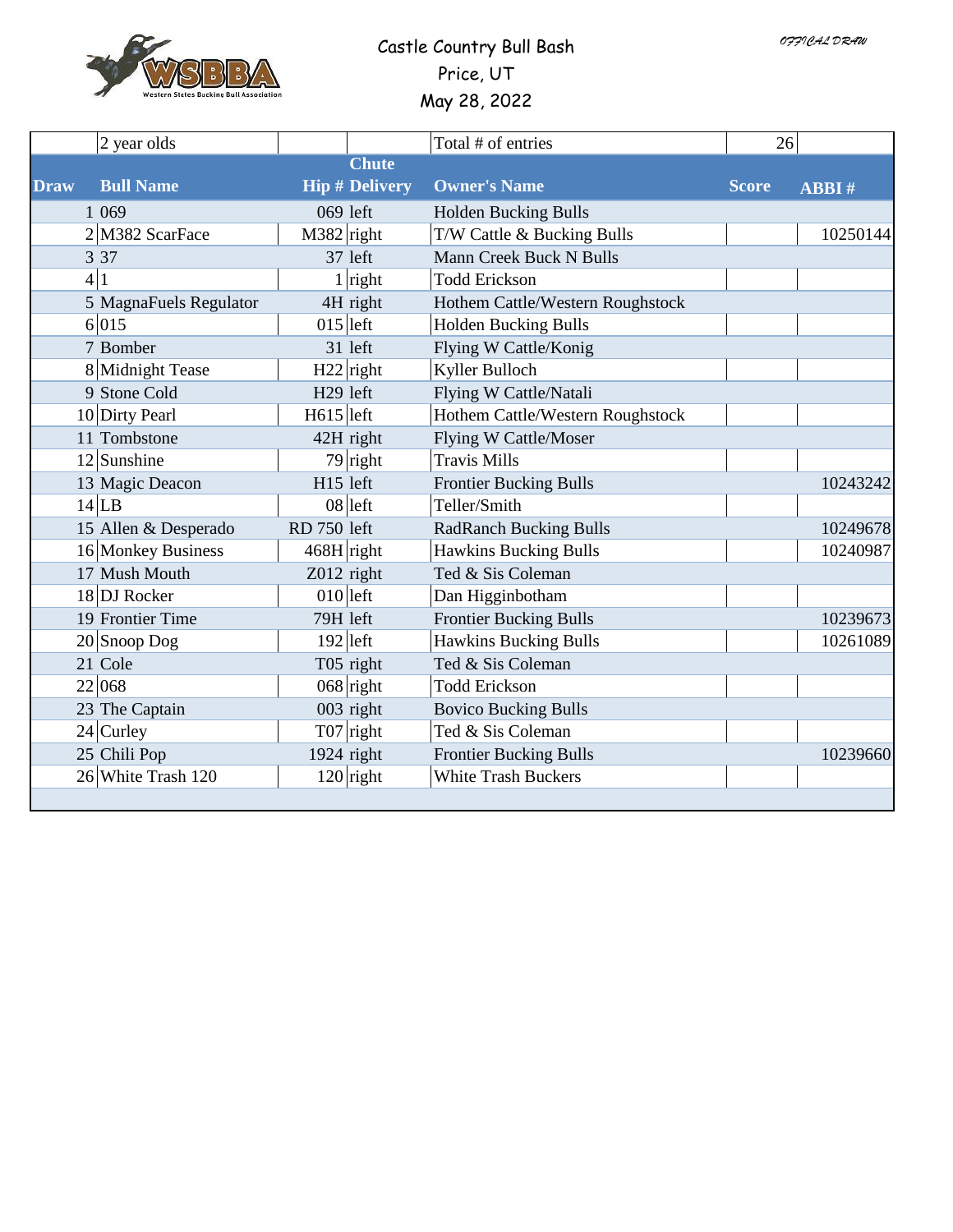

#### Castle Country Bull Bash Price, UT May 28, 2022

|             | 3 year olds        | Total # of entries                    |                        |                       | 19           |              |
|-------------|--------------------|---------------------------------------|------------------------|-----------------------|--------------|--------------|
|             |                    |                                       |                        | <b>Chute</b>          |              |              |
| <b>Draw</b> | <b>Bull Name</b>   | <b>Owner's Name</b>                   | <b>Rider name</b>      | <b>Hip # Delivery</b> | <b>SCORE</b> | <b>ABBI#</b> |
|             | 1 Chantije         | <b>Frontier Bucking Bulls</b>         | Daniel Rasmussen       | 963 left              |              | 10235105     |
|             | $2$ One Horn Willy | <b>Hawkins Bucking Bulls</b>          |                        | $968$ right           |              | 10235238     |
|             | 3 9 2 0            | <b>Todd Erickson</b>                  | Chris Roundy           | 920 left              |              |              |
|             | $4$ Sandman        | Mann Creek Buck N Bulls               |                        | $903$  left           |              |              |
|             | 5 Cheech           | Flying W Cattle                       | <b>Jamison Poulsen</b> | G25 left              |              |              |
|             | 6 FireCracker      | Benavides Bucking Bulls/Aguirre/Marin |                        | $902$  left           |              | 10236731     |
|             | 7 Spook Show       | <b>Travis Mills</b>                   | <b>Trace Redd</b>      | 933 left              |              | 10230246     |
|             | 8 JumpSuit         | Benavides Bucking Bulls/Sandoval      |                        | $16G$  left           |              | 10235678     |
|             | 9 Ace in the Hole  | <b>Hawkins Bucking Bulls</b>          |                        | 935 right             |              | 10237758     |
|             | $10$ Kodiak        | <b>Peterson Bulls</b>                 | <b>Wyatt Remington</b> | $919$ right           |              | yes          |
|             | 11 Words Of Willie | <b>Travis Mills</b>                   | Jameson Olsen          | 9 left                |              | 10235013     |
|             | 12 978             | <b>Todd Erickson</b>                  | Chris Roundy           | $978$ right           |              |              |
|             | 13 Ringleader      | Freddie Goldtooth                     | Luke Smith             | 936 right             |              |              |
|             | $14$ Tiger King    | <b>White Trash Buckers</b>            | Dallas Sears           | $119$  left           |              |              |
|             | 15 Einstein        | Tim Bingham                           | <b>Trace Redd</b>      | 919 left              |              |              |
|             | $16$  Avalanche    | <b>RadRanch Bucking Bulls</b>         |                        | $719$  left           |              | 10232819     |
|             | 17 Magnum          | <b>Bovico Bucking Bulls</b>           | Pokey Houghton         | 900 right             |              |              |
|             | 18 Rocket          | J and M Breeding                      | <b>Austin Allred</b>   | $191$ right           |              |              |
|             | 19 Poison Bird     | Mann Creek Buck N Bulls               |                        | 942 right             |              |              |